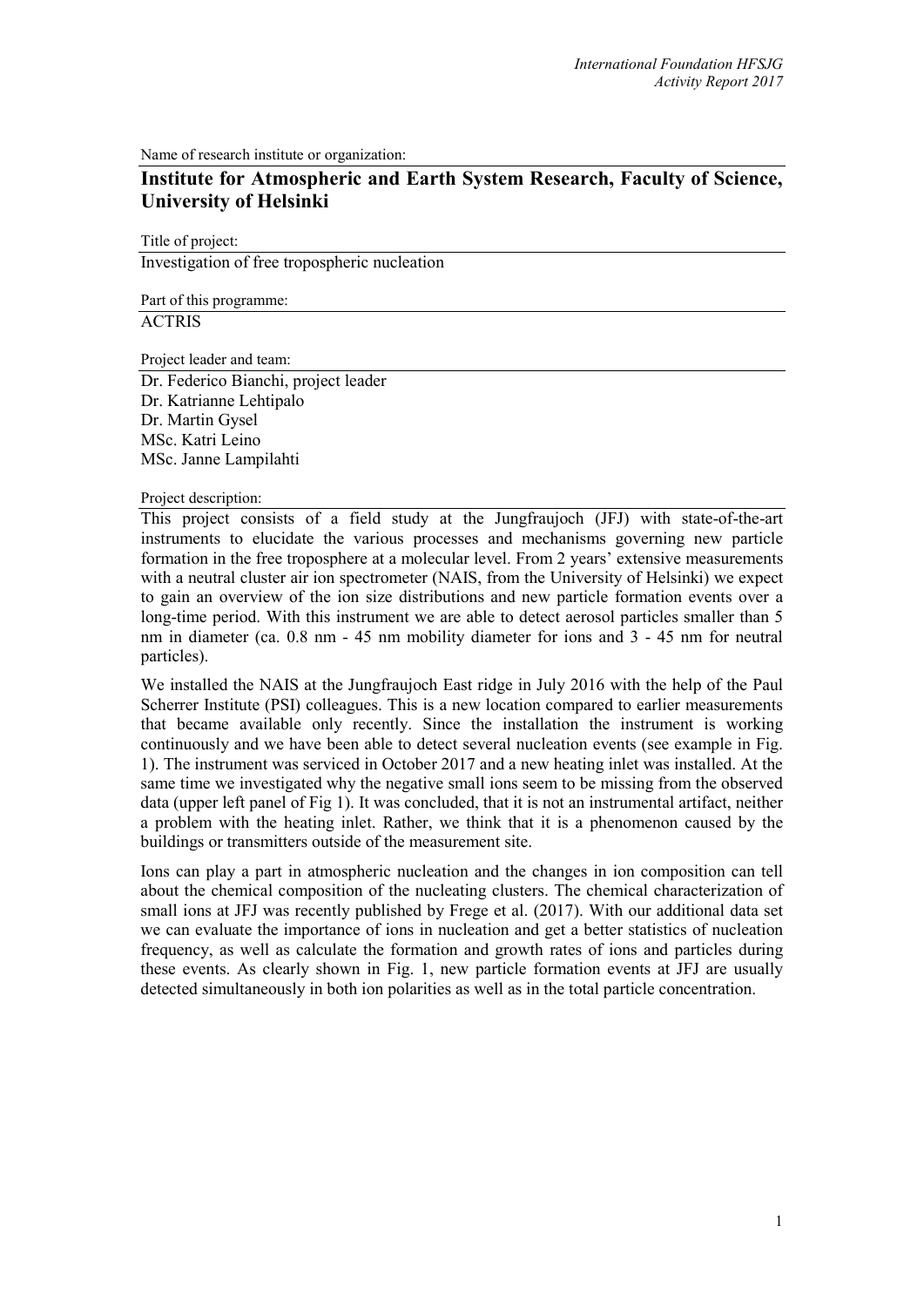

*Figure 1. Ion (two upper panels) and particle (two lower panels) size distribution measured by the NAIS. The data clearly displays a nucleation event recorded at the Jungfraujoch station on 10.09.2017.*

Key words:

Nucleation, ions, spectrometers, free troposphere

Collaborating partners/networks:

Paul Scherrer Institute

Scientific publications and public outreach 2017:

#### **Refereed journal articles and their internet access**

Bianchi, F., O. Garmash, X. He, C. Yan, S. Iyer, I. Rosendahl, Z. Xu, M.P. Rissanen, M. Riva, R. Taipale, N. Sarnela, T. Petäjä, D.R. Worsnop, M. Kulmala, M. Ehn and H. Junninen, The role of highly oxygenated molecules (HOMs) in determining the composition of ambient ions in the boreal forest, Atmos. Chem. Phys., **17**, 13819-13831, https://doi.org/10.5194/acp-17-13819-2017, 2017.

Frege, C., F. Bianchi, U. Molteni, J. Tröstl, H. Junninen, S. Henne, M. Spila, E. Herrmann, M.J. Rossi, M. Kulmala, C.R. Hoyle, U. Baltensperger, J. Dommen, Chemical characterization of atmospheric ions at the high altitude research station Jungfraujoch (Switzerland), Atmos. Chem. Phys., **17**, 4, 2613-2629, doi: 10.5194/acp-17- 2613-2017, 2017. https://doi.org/10.5194/acp-17-2613-2017

Wagner, R., C. Yan, K. Lehtipalo, J. Duplissy, T. Nieminen, J. Kangasluoma, L.R. Ahonen, L. Dada, J. Kontkanen, H.E. Manninen, A. Dias, A. Amorim, P.S. Bauer, A. Bergen, A.-K. Bernhammer, F. Bianchi, S. Brilke, S.B. Mazon, X. Chen, D.C. Draper, L. Fischer, C. Frege, C. Fuchs, O. Garmash, H. Gordon, J. Hakala, L. Heikkinen, M. Heinritzi, V. Hofbauer, C.R. Hoyle, J. Kirkby, A. Kürten, A.N. Kvashnin, T. Laurila, M.J. Lawler, H. Mai, V. Makhmutov, R.L. Mauldin III, U. Molteni, L. Nichman, W. Nie, A. Ojdanic, A. Onnela, F. Piel, L.L.J. Quéléver, M.P. Rissanen, N. Sarnela, S. Schallhart, K. Sengupta, M. Simon, D. Stolzenburg, Y. Stozhkov, J. Tröstl, Y. Viisanen, A.L. Vogel, A.C. Wagner, M. Xiao, P. Ye, U. Baltensperger, J. Curtius, N.M. Donahue, R.C. Flagan, R. M. Gallagher, A. Hansel, J.N. Smith, A. Tomé, P.M. Winkler, D. Worsnop, M. Ehn, M. Sipilä, V.-M. Kerminen, T. Petäjä and M. Kulmala, The role of ions in new particle formation in the CLOUD chamber, Atmos. Chem. Phys., **17**, 15181-15197, https://doi.org/10.5194/acp-17-15181-2017, 2017.